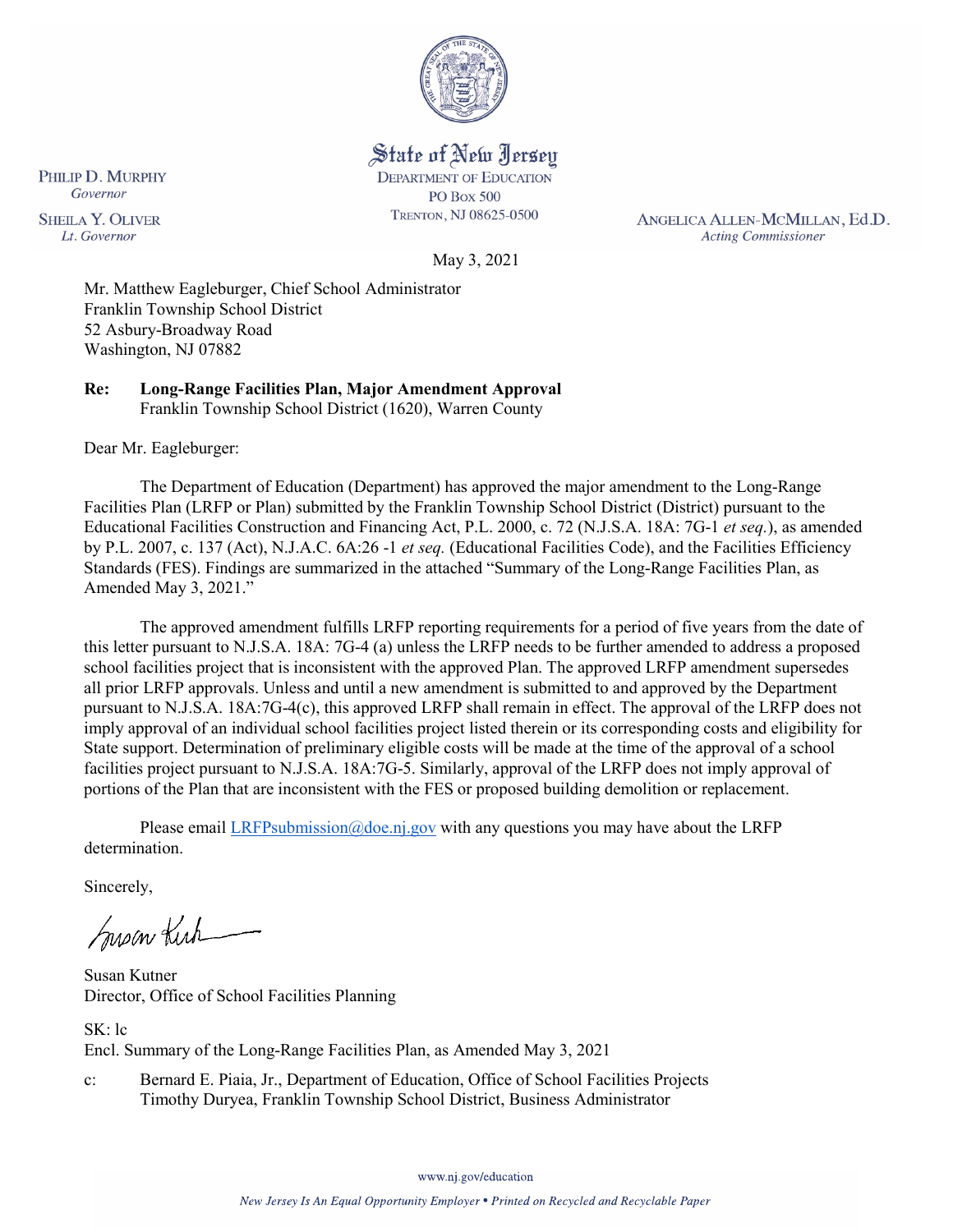# **Franklin Township School District (1620) Summary of the Long-Range Facilities Plan, as Amended May 3, 2021**

The Department of Education (Department) has completed its review of the major amendment to the Long-Range Facilities Plan (LRFP or Plan) submitted by the Franklin Township School District (District) pursuant to the Educational Facilities Construction and Financing Act, P.L. 2000, c. 72 (N.J.S.A. 18A: 7G-1 *et seq.*), as amended by P.L. 2007, c. 137 (Act), N.J.A.C. 6A:26-1 et seq. (Educational Facilities Code), and the Facilities Efficiency Standards (FES).

The following provides a summary of the District's approved amended LRFP. The summary is based on the standards set forth in the Act, the Educational Facilities Code, the FES, District-reported information in the Department's LRFP reporting system, and supporting documentation. The referenced reports in *italic* text are standard reports available on the Department's LRFP website.

# **1. Inventory Overview**

The District is classified as a Regular Operating District (ROD) for funding purposes. It provides services for students in grades PK-6.

The District identified existing and proposed schools, sites, buildings, rooms, and site amenities in its LRFP. Table 1 lists the number of existing and proposed district schools, sites, and buildings. Detailed information can be found in the *School Asset Inventory Report* and the *Site Asset Inventory Report.*

**As directed by the Department, school facilities projects that have received initial approval by the Department and have been approved by the voters, if applicable, are represented as "existing" in the LRFP.** Approved projects that include new construction and/or the reconfiguration/reassignment of existing program space are as follows: n/a.

| Category                                     | <b>Existing</b> | <b>Proposed</b> |
|----------------------------------------------|-----------------|-----------------|
| Number of Schools (assigned DOE school code) |                 |                 |
| Number of School Buildings <sup>1</sup>      |                 |                 |
| Number of Non-School Buildings <sup>2</sup>  |                 |                 |
| Number of Vacant Buildings                   |                 |                 |
| Number of Sites                              |                 |                 |

# **Table 1: Number of Schools, School Buildings, and Sites**

Based on the existing facilities inventory submitted by the District:

- Schools using leased buildings (short or long-term):  $n/a$
- Schools using temporary classroom units (TCUs), excluding TCUs supporting construction: n/a
- Vacant/unassigned school buildings:  $n/a$

 $\overline{a}$ 

<span id="page-1-1"></span><span id="page-1-0"></span>*<sup>1</sup>* Includes district-owned buildings and long-term leases serving students in district-operated programs

<sup>&</sup>lt;sup>2</sup> Includes occupied district-owned buildings not associated with a school, such as administrative buildings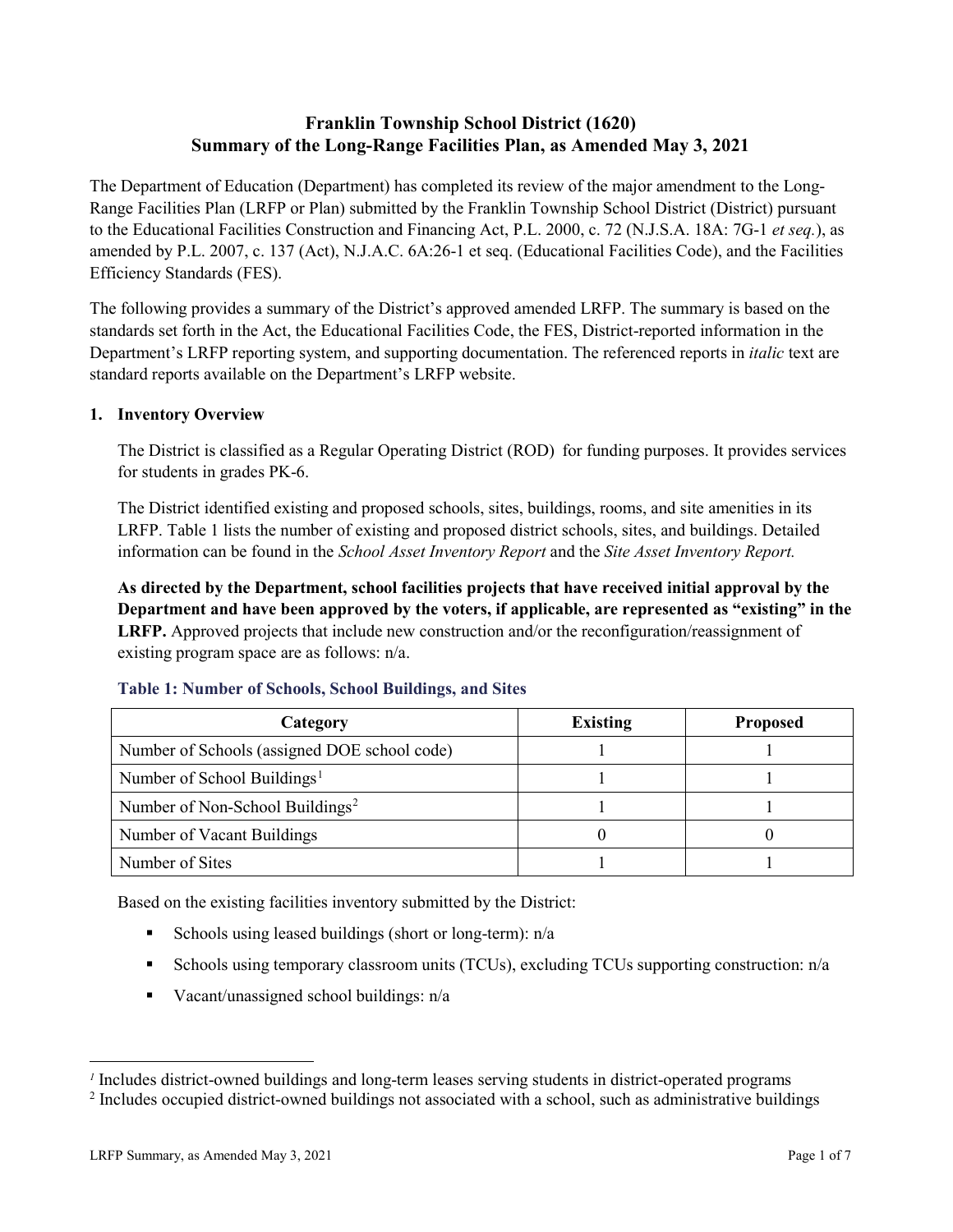Findings:

The Department has determined that the proposed inventory is adequate for approval of the District's LRFP amendment. However, the LRFP determination does not imply approval of an individual school facilities project listed within the LRFP; the District must submit individual project applications for project approval.

# **2. District Enrollments**

The District determined the number of students, or "proposed enrollments," to be accommodated for LRFP planning purposes on a district-wide basis and in each school.

The Department minimally requires the submission of a standard cohort-survival projection using historic enrollment data from the Application for School State Aid (ASSA) or NJ Smart. The cohort-survival method projection method forecasts future students based upon the survival of the existing student population as it moves from grade to grade. A survival ratio of less than 1.00 indicates a loss of students, while a survival ratio of more than 1.00 indicates the class size is increasing. For example, if a survival ratio tracking first to second grade is computed to be 1.05, the grade size is increasing by 5% from one year to the next. The cohort-survival projection methodology works well for communities with stable demographic conditions. Atypical events impacting housing or enrollments, such as an economic downturn that halts new housing construction or the opening of a charter or private school, typically makes a cohort-survival projection less reliable.

#### **Proposed enrollments are based on a standard cohort-survival enrollment projection.**

Adequate supporting documentation was submitted to the Department to justify the proposed enrollments. Table 2 provides a comparison of existing and projected enrollments. All totals include special education students.

|                              | <b>Existing Enrollments</b> | <b>District Proposed Enrollments</b> |
|------------------------------|-----------------------------|--------------------------------------|
| <b>Grades</b>                | 2019-2020                   | 2022-2023                            |
| PK (excl. private providers) | 28                          | 27                                   |
| Grades K to 5                | 147                         | 198                                  |
| Grades 6 to 8                | 33                          | 32                                   |
| Grades 9 to 12               |                             |                                      |
| <b>Totals PK to 12</b>       | 208                         | 257                                  |

# **Table 2: Enrollments**

Findings:

The Department has determined the District's proposed enrollments to be acceptable for approval of the District's LRFP amendment. The Department will require a current enrollment projection at the time an application for a school facilities project is submitted incorporating the District's most recent enrollments in order to verify that the LRFP's planned capacity is appropriate for the updated enrollments.

# **3. District Practices Capacity**

Based on information provided in the room inventories, District Practices Capacity was calculated for each school building to determine whether adequate capacity is proposed for the projected enrollments based on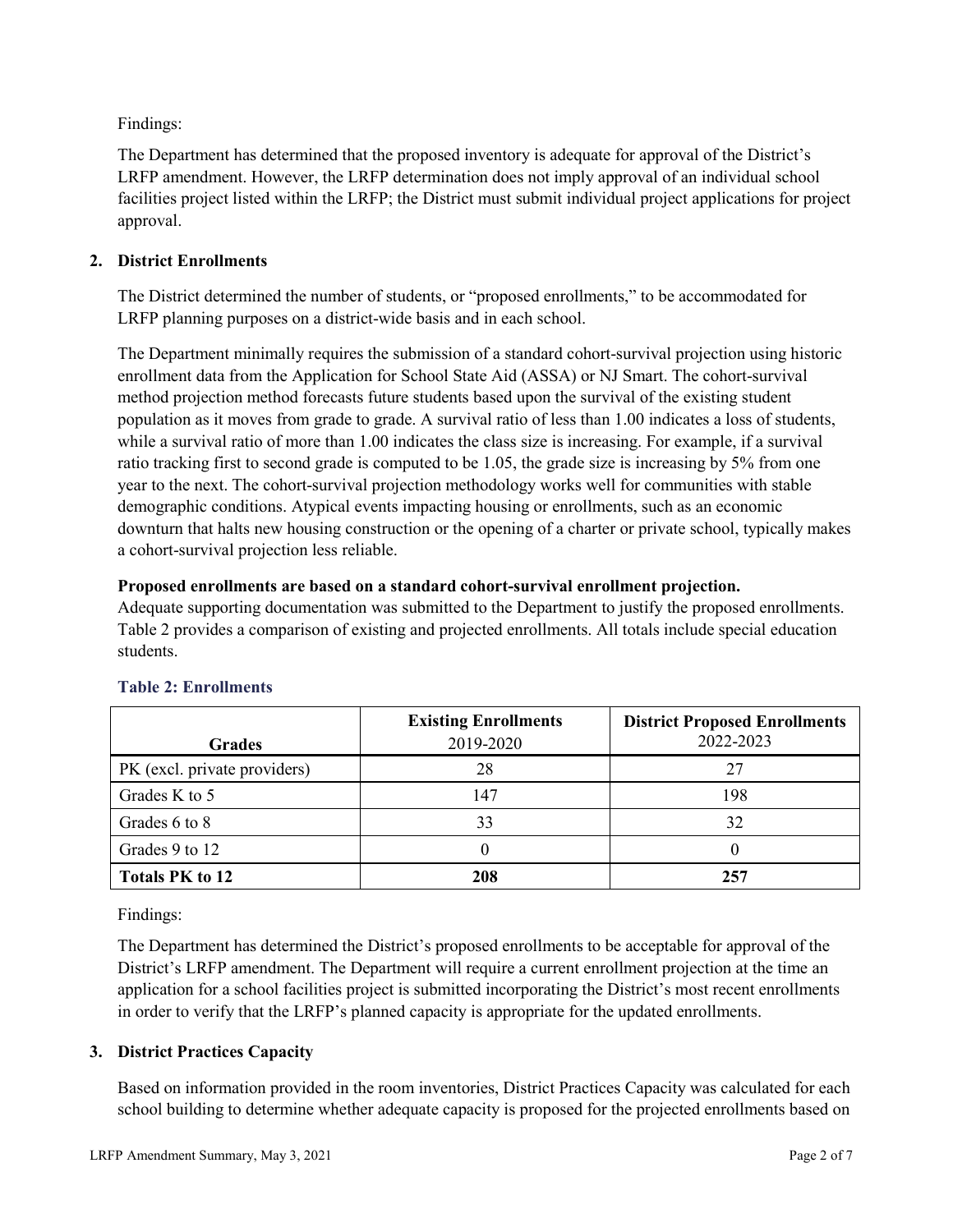district scheduling and class size practices. The capacity totals assume instructional buildings can be fully utilized regardless of school sending areas, transportation, and other operational issues. The calculations only consider district-owned buildings and long-term leases; short term leases and temporary buildings are excluded. **A capacity utilization factor of 90% for classrooms serving grades K-8 and 85% for classrooms serving grades 9-12 is applied in accordance with the FES.** No capacity utilization factor is applied to preschool classrooms.

In certain cases, districts may achieve adequate District Practices Capacity to accommodate enrollments but provide inadequate square feet per student in accordance with the FES, resulting in educational adequacy issues and "Unhoused Students." Unhoused students are considered in the "Functional Capacity" calculations used to determine potential State support for school facilities projects and are analyzed in Section 4.

Table 3 provides a summary of proposed enrollments and existing and proposed District-wide capacities. Detailed information can be found in the LRFP website reports titled *FES and District Practices Capacity Report, Existing Rooms Inventory Report, and Proposed Rooms Inventory Report.*

| <b>Grades</b>              | <b>Proposed</b><br><b>Enrollments</b> | <b>Existing</b><br><b>District</b><br><b>Practices</b><br>Capacity | <b>Existing</b><br>Deviation* | <b>Proposed</b><br><b>District</b><br><b>Practices</b><br>Capacity | <b>Proposed</b><br>Deviation* |
|----------------------------|---------------------------------------|--------------------------------------------------------------------|-------------------------------|--------------------------------------------------------------------|-------------------------------|
| Elementary ( $PK$ to 5)    | 225                                   | 325.80                                                             | 100.80                        | 325.80                                                             | 100.80                        |
| Middle $(6 \text{ to } 8)$ | 32                                    | 54.05                                                              | 22.05                         | 54.05                                                              | 22.05                         |
| High $(9 \text{ to } 12)$  | $\theta$                              | 0.00                                                               | 0.00                          | 0.00                                                               | 0.00                          |
| <b>District Totals</b>     | 257                                   | 379.85                                                             | 122.85                        | 379.85                                                             | 122.85                        |

# **Table 3: District Practices Capacity Analysis**

*\* Positive numbers signify surplus capacity; negative numbers signify inadequate capacity. Negative values for District Practices capacity are acceptable for approval if proposed enrollments do not exceed 100% capacity utilization.*

Considerations:

- Based on the proposed enrollments and existing room inventories, the District is projected to have inadequate capacity for the following grade groups, assuming all school buildings can be fully utilized: n/a
- Adequate justification has been provided by the District if the proposed capacity for a school significantly deviates from the proposed enrollments. Generally, surplus capacity is acceptable for LRFP approval if additional capacity is not proposed through new construction.

# Findings:

The Department has determined that proposed District capacity, in accordance with the proposed enrollments, is adequate for approval of the District's LRFP amendment. The Department will require a current enrollment projection at the time an application for a school facilities project is submitted, incorporating the District's most recent Fall Enrollment Report, in order to verify that the LRFP's planned capacity meets the District's updated enrollments.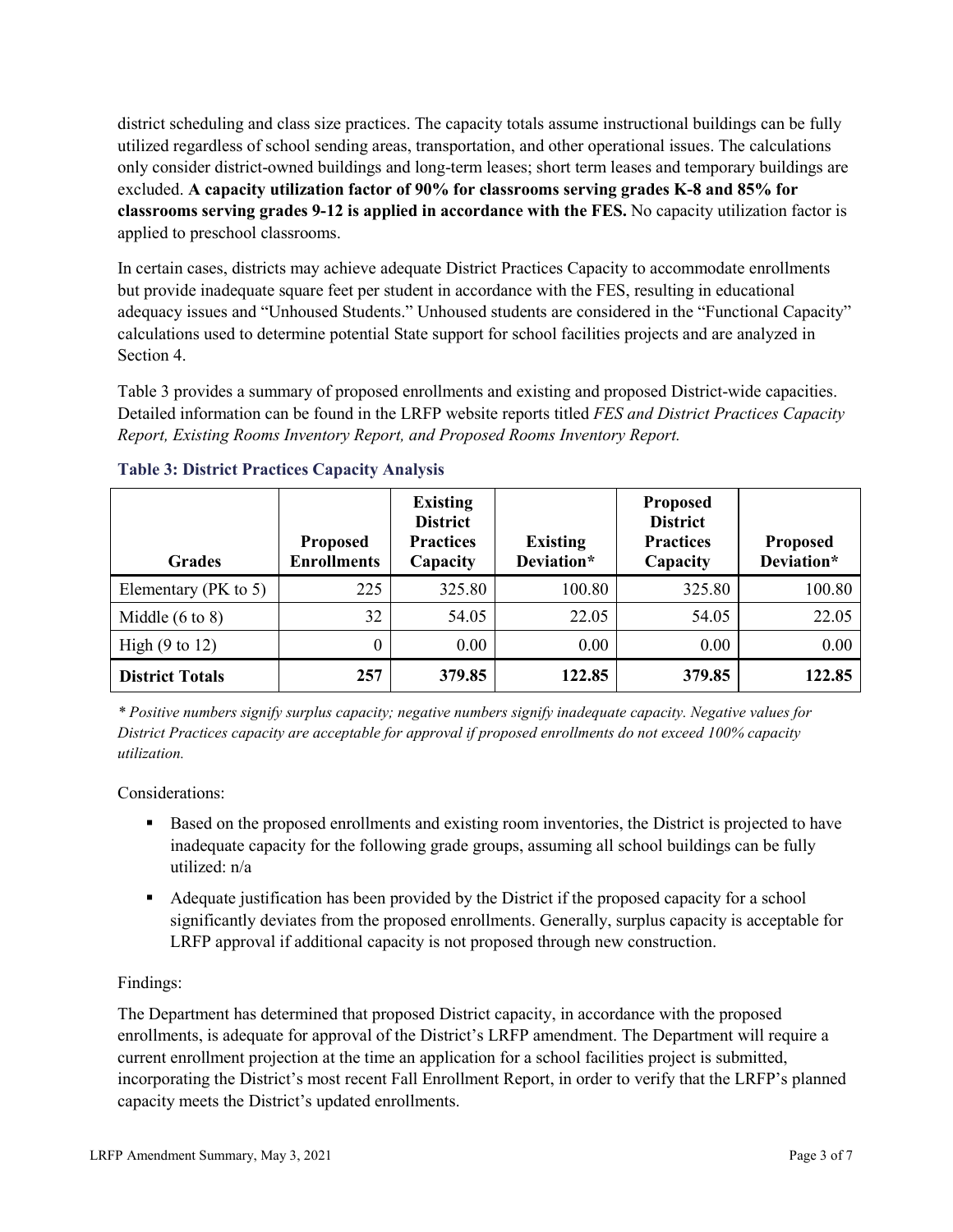## **4. New Construction Funding Eligibility**

*Functional Capacity* was calculated and compared to the proposed enrollments to provide a **preliminary estimate** of Unhoused Students and new construction funding eligibility. **A final determination will be made at the time of project application approval.**

*Functional Capacity* is the adjusted gross square footage of a school building *(total gross square feet minus excluded space)* divided by the minimum area allowance per full-time equivalent student for the grade level contained therein. *Unhoused Students* is the number of students projected to be enrolled in the District that exceeds the Functional Capacity of the District's schools pursuant to N.J.A.C. 6A:26-2.2(c). *Excluded Square Feet* includes (1) square footage exceeding the FES for any pre-kindergarten, kindergarten, general education, or self-contained special education classroom; (2) grossing factor square footage *(corridors, stairs, mechanical rooms, etc.)* that exceeds the FES allowance, and (3) square feet proposed to be demolished or discontinued from use. Excluded square feet may be revised during the review process for individual school facilities projects.

Table 4 provides a preliminary assessment of the Functional Capacity, Unhoused Students, and Estimated Maximum Approved Area for Unhoused Students for each FES grade group. The calculations exclude temporary facilities and short-term leased buildings. School buildings proposed for whole or partial demolition or reassignment to a non-school use are excluded from the calculations pending project application review. If a building is proposed to be reassigned to a different school, the square footage is applied to the proposed grades after reassignment. Buildings that are not assigned to a school are excluded from the calculations. In addition, only preschool students eligible for state funding (former ECPA students) are included. Detailed information concerning the calculations can be found in the *Functional Capacity and Unhoused Students Report* and the *Excluded Square Footage Report.*

| Category                                     | PK/K to 5 | 6 to 8 | 9 to 12  | <b>Total</b> |
|----------------------------------------------|-----------|--------|----------|--------------|
| Eligible PK /K-12 Proposed Enrollments       | 225       | 32     | 0        |              |
| FES Area Allowance (SF/student)              | 125.00    | 134.00 | 151.00   |              |
| <b>Prior to Completion of Proposed Work:</b> |           |        |          |              |
| <b>Existing Gross Square Feet</b>            | 41,186    | 6,656  | $\theta$ | 47,842       |
| <b>Adjusted Gross Square Feet</b>            | 40,065    | 6,475  | $\theta$ | 46,540       |
| <b>Adjusted Functional Capacity</b>          | 317.34    | 51.29  | 0.00     |              |
| <b>Unhoused Students</b>                     | 0.00      | 0.00   | 0.00     |              |
| Est. Max. Area for Unhoused Students         | 0.00      | 0.00   | 0.00     |              |
| <b>After Completion of Proposed Work:</b>    |           |        |          |              |
| Gross Square Feet                            | 41,186    | 6,656  | $\theta$ | 47,842       |
| New Gross Square Feet                        | $\theta$  | 0      | $\theta$ | $\Omega$     |
| <b>Adjusted Gross Square Feet</b>            | 40,065    | 6,475  | $\Omega$ | 46,540       |
| <b>Functional Capacity</b>                   | 317.34    | 51.29  | 0.00     |              |
| Unhoused Students after Construction         | 0.00      | 0.00   | 0.00     |              |
| Est. Max. Area Remaining                     | 0.00      | 0.00   | 0.00     |              |

#### **Table 4: Estimated Maximum Approved Area for Unhoused Students**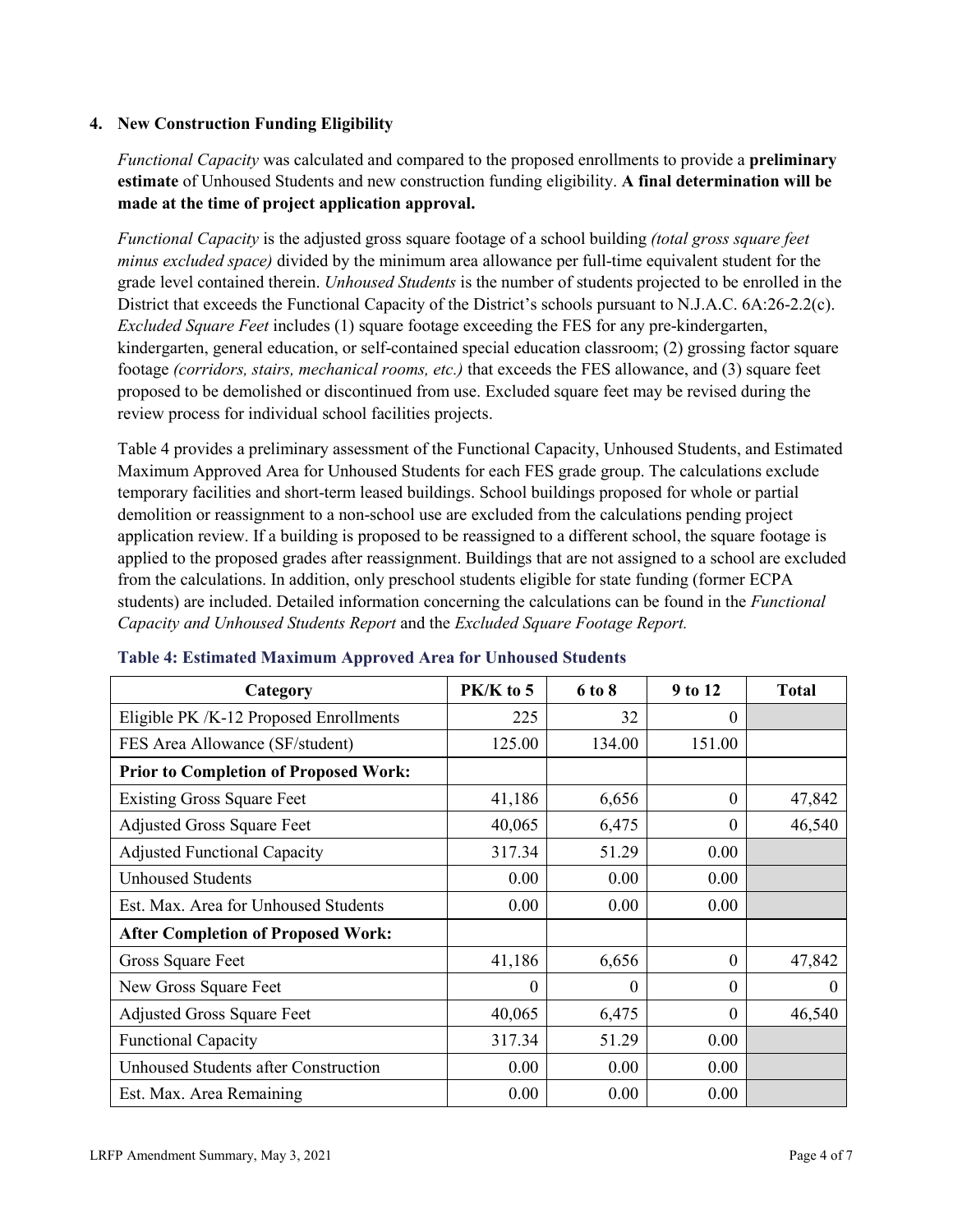Facilities used for non-instructional or non-educational purposes are ineligible for State support under the Act. However, projects for such facilities shall be reviewed by the Department to determine whether they are consistent with the District's LRFP and whether the facility, if it is to house students (full or part time) conforms to educational adequacy requirements. These projects shall conform to all applicable statutes and regulations.

Estimated costs represented in the LRFP by the District are for capital planning purposes only. The estimates are not intended to represent preliminary eligible costs or final eligible costs of approved school facilities projects.

Considerations:

- The District does not have approved projects pending completion, as noted in Section 1, that impact the Functional Capacity calculations.
- **The Functional Capacity calculations** *exclude* square feet proposed for demolition or discontinuation for the following FES grade groups and school buildings pending a feasibility study and project review: n/a.
- Based on the preliminary assessment, the District has Unhoused Students prior to the completion of proposed work for the following FES grade groups: n/a.
- New construction is proposed for the following FES grade groups: n/a.
- Proposed new construction exceeds the estimated maximum area allowance for Unhoused Students prior to the completion of the proposed work for the following grade groups: n/a.
- The District, based on the preliminary LRFP assessment, will not have Unhoused Students after completion of the proposed LRFP work. If the District is projected to have Unhoused Students, adequate justification has been provided to confirm educational adequacy in accordance with Section 6 of this determination.

# Findings:

Functional Capacity and Unhoused Students calculated in the LRFP are preliminary estimates. Preliminary Eligible Costs (PEC) and Final Eligible Costs (FEC) will be included in the review process for specific school facilities projects. A feasibility study undertaken by the District is required if building demolition or replacement is proposed per N.J.A.C. 6A:26-2.3(b)(10).

# **5. Proposed Work**

The District assessed program space, capacity, and physical plant deficiencies to determine corrective actions. Capital maintenance, or *"system actions,"* address physical plant deficiencies due to operational, building code, and /or life cycle issues. Inventory changes, or *"inventory actions,*" add, alter, or eliminate sites, site amenities, buildings, and/or rooms.

The Act (N.J.S.A. 18A:7G-7b) provides that all school facilities shall be deemed suitable for rehabilitation unless a pre-construction evaluation undertaken by the District demonstrates to the satisfaction of the Commissioner that the structure might pose a risk to the safety of the occupants even after rehabilitation or that rehabilitation is not cost-effective. Pursuant to N.J.A.C. 6A:26-2.3(b)(10), the Commissioner may identify school facilities for which new construction is proposed in lieu of rehabilitation for which it appears from the information presented that new construction is justified, provided, however, that for such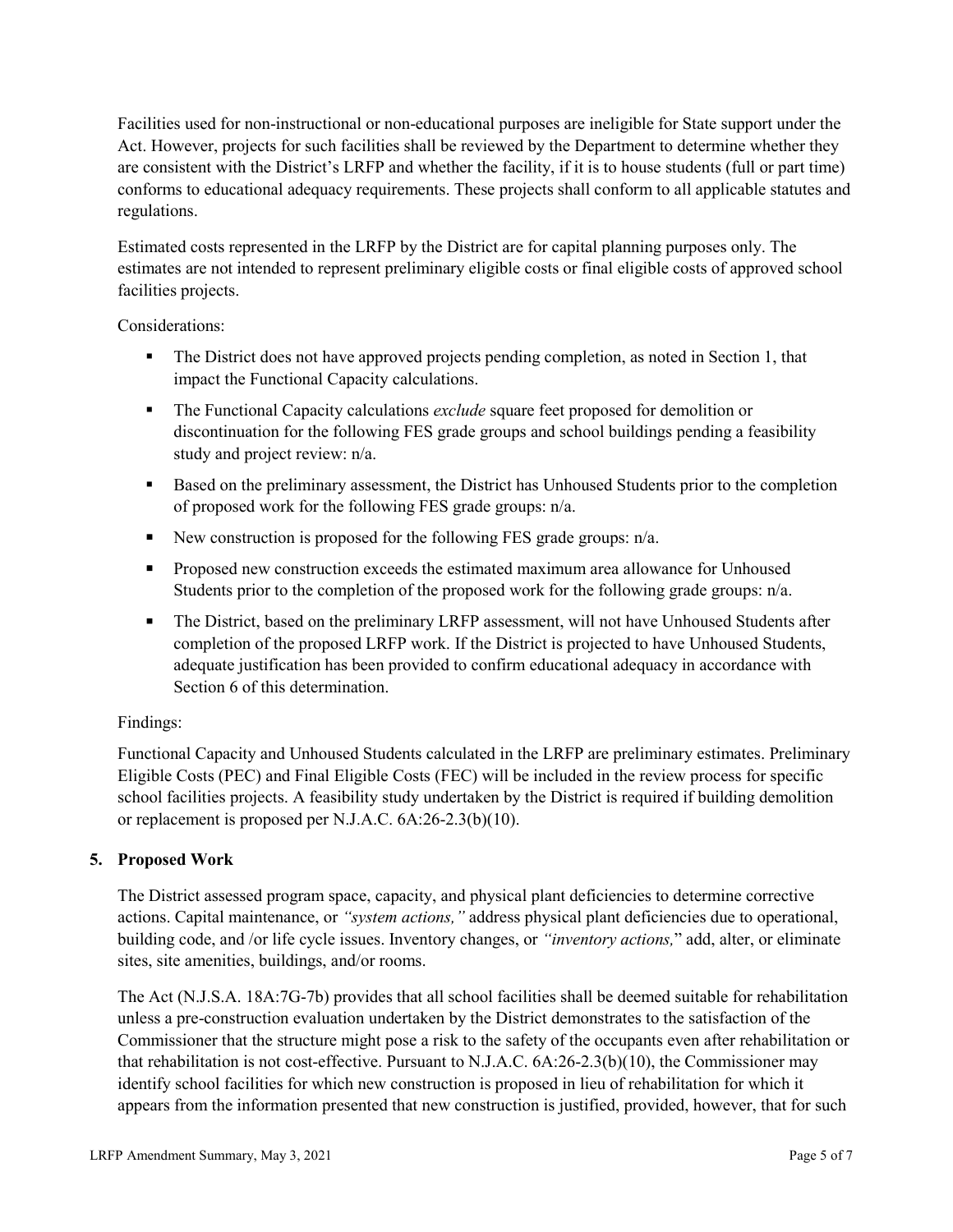school facilities so identified, the District must submit a feasibility study as part of the application for the specific school facilities project. The cost of each proposed building replacement is compared to the cost of additions or rehabilitation required to eliminate health and safety deficiencies and to achieve the District's programmatic model.

Table 5 lists the scope of work proposed for each school based on the building(s) serving their student population. Proposed inventory changes are described in the LRFP website reports titled *"School Asset Inventory Report and "Proposed Room Inventory Report."* Information concerning proposed systems work, or capital maintenance can be found in the "LRFP Systems Action Summary Report."

With the completion of the proposed work, the following schools are proposed to be eliminated: n/a; the following schools are proposed to be added: n/a .

| <b>Proposed Scope of Work</b>                                                                  | <b>Applicable Schools</b>     |
|------------------------------------------------------------------------------------------------|-------------------------------|
| <b>Renovation only</b> (no new construction)                                                   |                               |
| System actions only (no inventory actions)                                                     | Franlon Township School (050) |
| Existing inventory actions only (no systems actions)                                           | n/a                           |
| Systems and inventory changes                                                                  | n/a                           |
| <b>New construction</b>                                                                        |                               |
| Building addition only (no systems actions)                                                    | n/a                           |
| Renovation and building addition (system, existing<br>inventory, and new construction actions) | n/a                           |
| New building on existing site                                                                  | n/a                           |
| New building on new or expanded site                                                           | n/a                           |
| Site and building disposal (in addition to above scopes)                                       |                               |
| Partial building demolition                                                                    | n/a                           |
| Whole building demolition                                                                      | n/a                           |
| Site and building disposal or discontinuation of use                                           | n/a                           |

#### **Table 5: School Building Scope of Work**

Findings:

The Department has determined that the proposed work is adequate for approval of the District's LRFP amendment. However, Department approval of proposed work in the LRFP does not imply the District may proceed with a school facilities project. The District must submit individual project applications with cost estimates for Department project approval. Both school facilities project approval and other capital project review require consistency with the District's approved LRFP.

# **6. Proposed Room Inventories and the Facilities Efficiency Standards**

The District's proposed school buildings were evaluated to assess general educational adequacy in terms of compliance with the FES area allowance pursuant to N.J.A.C. 6A:26-2.2 and 2.3.

District schools proposed to provide less square feet per student than the FES after the completion of proposed work as indicated in Table 5 are as follows: n/a